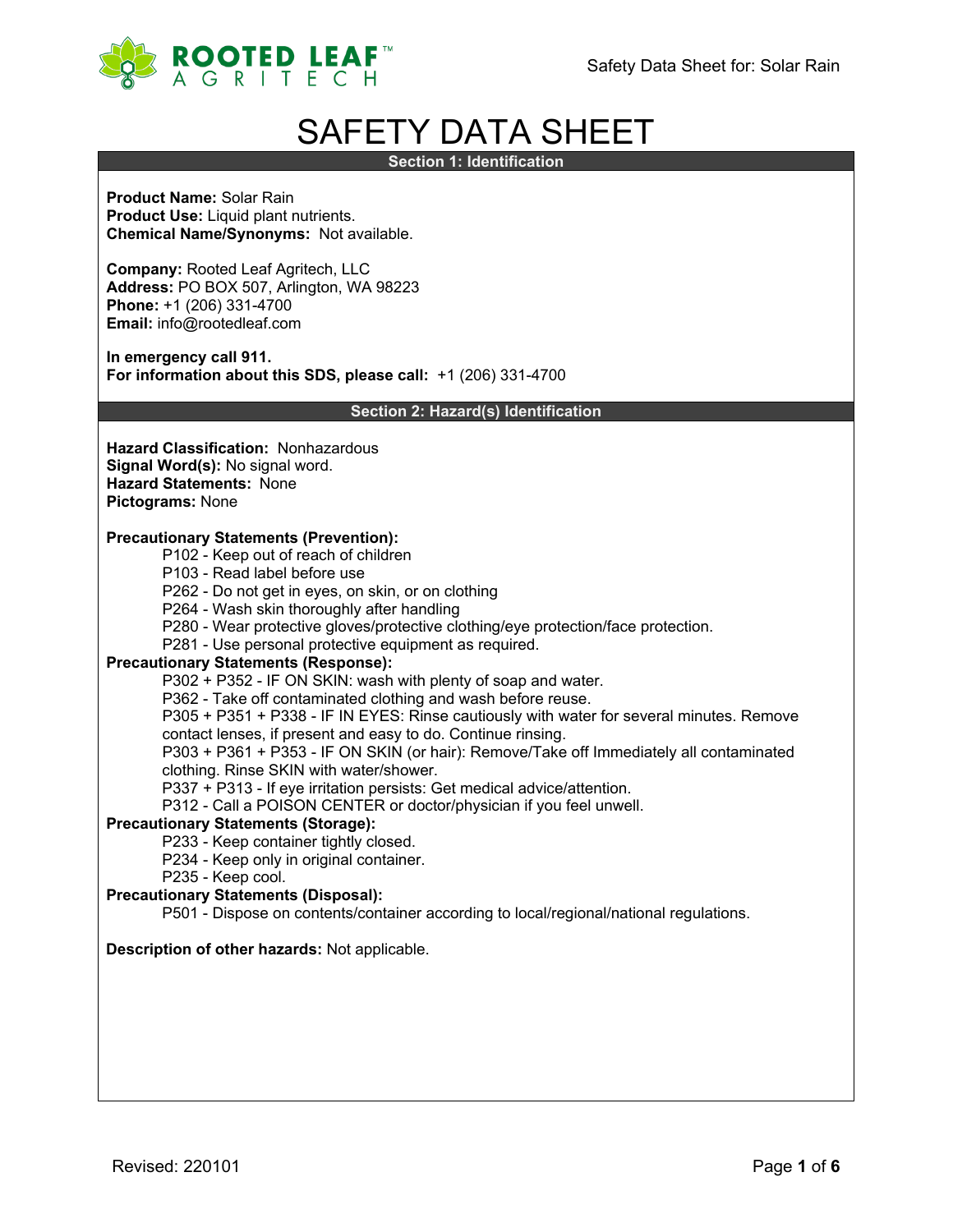

#### **Section 3: Composition/ Information on Ingredients**

| <b>Chemical Name</b> | Synonym          | CAS#     | Conc.   |
|----------------------|------------------|----------|---------|
| Magnesium acetate    | Acetate of chalk | 142-72-3 | $< 5\%$ |
|                      |                  |          |         |

#### **Section 4: First-Aid Measures**

**After skin contact:** Flush contaminated skin with plenty of water for at least 5 minutes. Get medical attention if symptoms occur. Wash clothing before reuse. Clean shoes thoroughly before reuse.

**After eye contact:** Immediately flush eyes with plenty of water, occasionally lifting the upper and lower eyelids. Check for and remove any contact lenses. Continue to rinse for at least 20 minutes. Get Medical attention if symptoms occur.

**After inhalation:** Remove victim to fresh air and keep at rest in a position comfortable for breathing. If not breathing, if breathing is irregular, or if respiratory arrest occurs, provide artificial respiration or oxygen by trained personnel. It may be dangerous to the person providing aid to give mouth-to-mouth resuscitation. Get medical attention if adverse health effects persist or are severe. If unconscious, place in recovery position and get medical attention immediately. Maintain an open airway. Loosen tight clothing such as a collar, tie, belt or waistband. In case of inhalation of decomposition products in a fire, symptoms may be delayed. The exposed person may need to be kept under medical surveillance for 48 hours.

**After swallowing**: Wash out mouth with water. Remove dentures if any. Remove victim to fresh air and keep at rest in a position comfortable for breathing. If material has been swallowed and the exposed person is conscious, give small quantities of water to drink. Stop if the exposed person feels sick as vomiting may be dangerous. Do not induce vomiting unless directed to do so by medical personnel. If vomiting occurs, the head should be kept low so that vomit does not enter the lungs. Get medical attention if adverse health effects persist or are severe. Never give anything by mouth to an unconscious person. If unconscious, place in recovery position and get medical attention immediately. Maintain an open airway. Loosen tight clothing such as a collar, tie, belt or waistband.

**Notes to Physician**: In case of inhalation of decomposition products in a fire, symptoms may be delayed. The exposed person may need to be kept under medical surveillance for 48 hours. **Specific Treatments**: No specific treatment.

**Protection of First-Aiders**: No action shall be taken involving any personal risk or without suitable training. It may be dangerous to the person providing aid to give mouth-to-mouth resuscitation. If concentrated product is encountered, comply with guidelines regarding handling and personal protective equipment in Sections 7 and 8.

#### **Section 5: Fire-Fighting Measures**

**Suitable extinguishing agents:** Water spray, extinguishing powder, CO2, or any media suitable for the surrounding fire.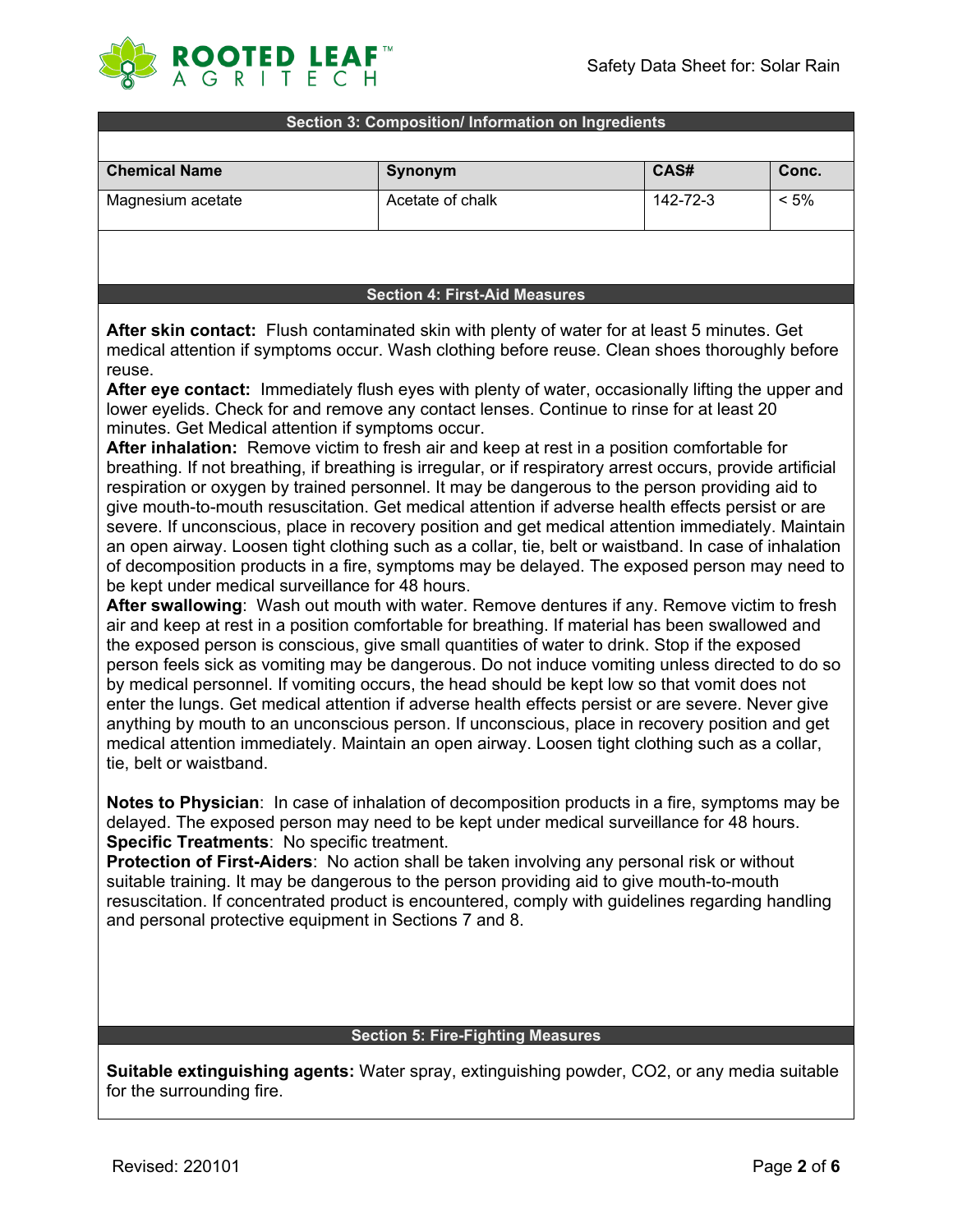

**Special protective actions for firefighters:** Promptly isolate the scene by removing all persons from the vicinity of the incident if there is a fire. No action shall be taken involving any personal risk or without suitable training.

**Special protective equipment for firefighters:** Fire-fighters should wear appropriate protective equipment and self-contained breathing apparatus (SCBA) with a full face-piece operated in positive pressure mode.

#### **Section 6: Accidental Release Measures**

**Non-Emergency Personnel Precautions:** No action shall be taken involving any personal risk or without suitable training. Keep unnecessary and unprotected personnel from entering. Do not touch or walk through spilled material. Avoid breathing vapor or mist. Provide adequate ventilation. Wear appropriate respirator when ventilation is inadequate. Put on appropriate personal protective equipment.

**Emergency Personnel Precautions:** If specialized clothing is required to deal with the spillage, take note of any information in Section 8 on suitable and unsuitable materials. See also the information above in "nonemergency personnel."

**Measures for environmental protection:** Avoid dispersal of spilled material and runoff and contact with soil, waterways, drains and sewers. Inform the relevant authorities if the product has caused environmental pollution (sewers, waterways, soil or air).

**Measures for cleaning/collecting:** Stop leak if without risk. Move containers from spill area. Approach release from upwind. Prevent entry into sewers, water courses, basements or confined areas. Wash spillages into an effluent treatment plant or proceed as follows. Contain and collect spillage with non-combustible, absorbent material e.g. sand, earth, vermiculite or diatomaceous earth and place in container for disposal according to local regulations (see Section 13). Dispose of via a licensed waste disposal contractor. Contaminated absorbent material may pose the same hazard as the spilled product. Note: see Section 1 for emergency contact information and Section 13 for waste disposal.

### **Section 7: Handling and Storage**

**Handling:** Put on appropriate personal protective equipment (see Section 8). Do not ingest. Avoid contact with eyes, skin, and clothing. Do not expose open wounds. Avoid breathing vapor or mist. Keep in the original container or an approved alternative made from a compatible material, kept tightly closed when not in use. Empty containers retain product residue and can be hazardous. Do not reuse container. Eating, drinking and smoking should be prohibited in areas where this material is handled, stored and processed. Workers should wash hands and face before eating, drinking and smoking. See also Section 8 for additional information on hygiene measures.

**Storage:** Store in accordance with local regulations. Store in original container protected from direct sunlight in a dry, cool (not less than 45°F) and well-ventilated area, away from incompatible materials (see Section 10) and food and drink. Keep container tightly closed and sealed until ready for use. Containers that have been opened must be carefully resealed and kept upright to prevent leakage. Do not store in unlabeled containers. Use appropriate containment to avoid environmental contamination.

#### **Section 8: Exposure Controls/Personal Protection**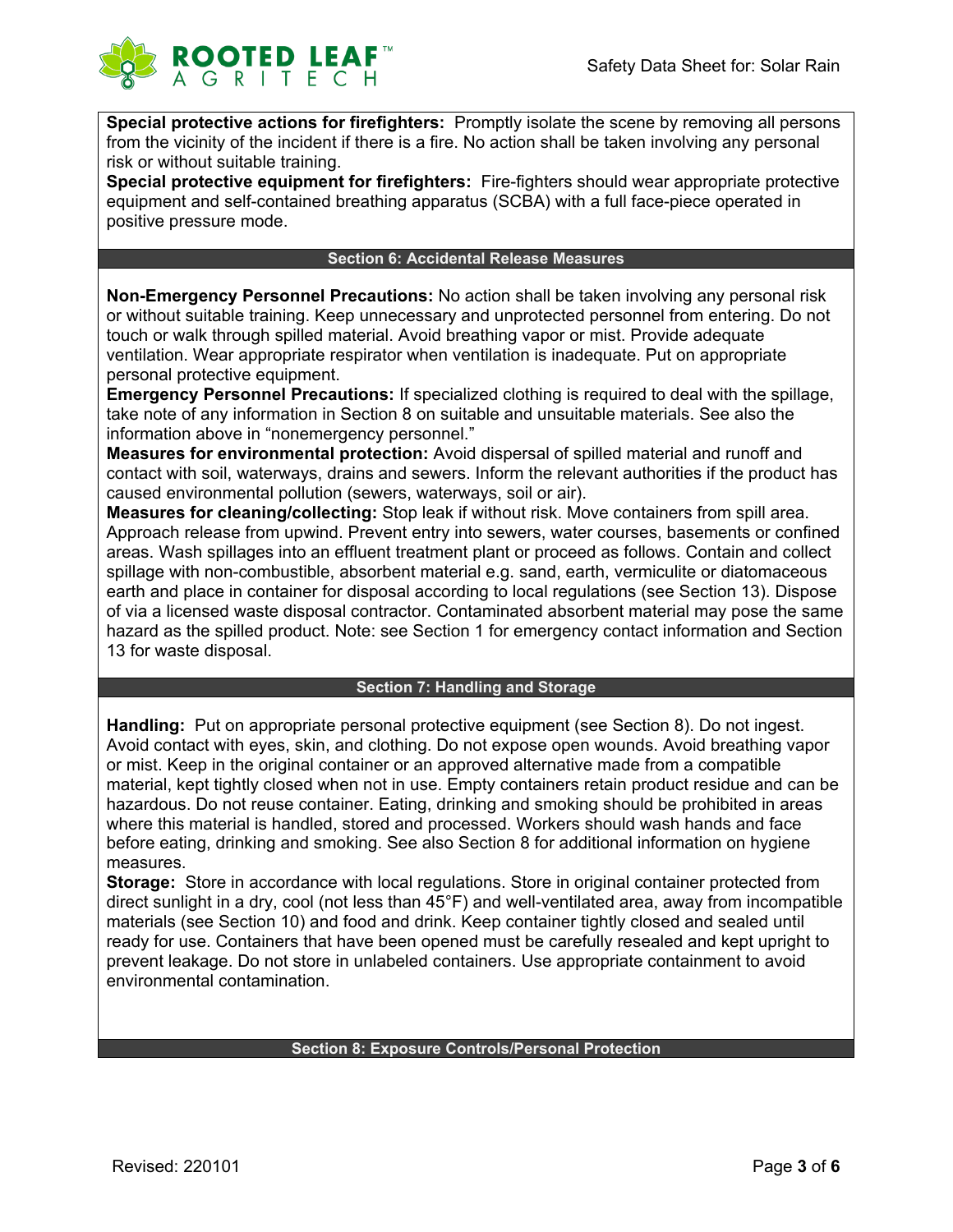

**Appropriate engineering controls:** Good, general ventilation will be sufficient to control worker exposure to airborne contaminants.

**General protective and hygienic measures:** Wash hands, forearms and face thoroughly after handling chemical products, before eating, smoking and using the lavatory and at the end of the working period. Appropriate techniques should be used to remove potentially contaminated clothing. Wash contaminated clothing before reusing. Ensure that eyewash stations and safety showers are close to the workstation location.

**Breathing equipment:** Based on the hazard and potential for exposure, select a respirator that meets the appropriate standard or certification. Respirators must be used according to a respiratory protection program to ensure proper fitting, training, and other important aspects of use.

**Hand protection:** Chemical-resistant, impervious gloves complying with an approved standard should be worn at all times when handling chemical products if a risk assessment indicates this is necessary. Considering the parameters specified by the glove manufacturer, check during use that the gloves are still retaining their protective properties. It should be noted that the time to breakthrough for any glove material may be different for different glove manufacturers. In the case of mixtures, consisting of several substances, the protection time of the gloves cannot be accurately estimated.

**Body protection:** Personal protective equipment for the body should be selected based on the task being performed and the risks involved and should be approved by a specialist before handling this product. Appropriate footwear and any additional skin protection measures should be selected based on the task being performed and the risks involved and should be approved by a specialist before handling this product.

**Eye / Face protection:** Safety eyewear complying with an approved standard should be used when a risk assessment indicates this is necessary to avoid exposure to liquid splashes, mists, gases or dusts. If contact is possible, the following protection should be worn, unless the assessment indicates a higher degree of protection: chemical splash goggles.

#### **Section 9: Physical and Chemical Properties**

**Physical State:** Liquid. **Color:** Dark green-brown **Odor:** Tart, floral **Odor threshold:** Not available. **pH:** 4.1 – 4.5 **Melting point/melting range:** <0°C (<32F°). **Boiling point/boiling range:** 100°C (212°F). **Solubility in/Miscibility with water:** Soluble in Water.

#### **Section 10: Stability and Reactivity**

**Reactivity:** No specific test data related to reactivity available for this product or its ingredients. **Chemical stability**: The product is stable.

**Conditions to avoid:** No specific data.

**Incompatible materials:** Reactive or incompatible with the following materials: oxidizing materials, reducing materials, organic materials and strong acids or bases.

**Hazardous decomposition products:** Under normal conditions of storage and use, hazardous decomposition products should not be produced.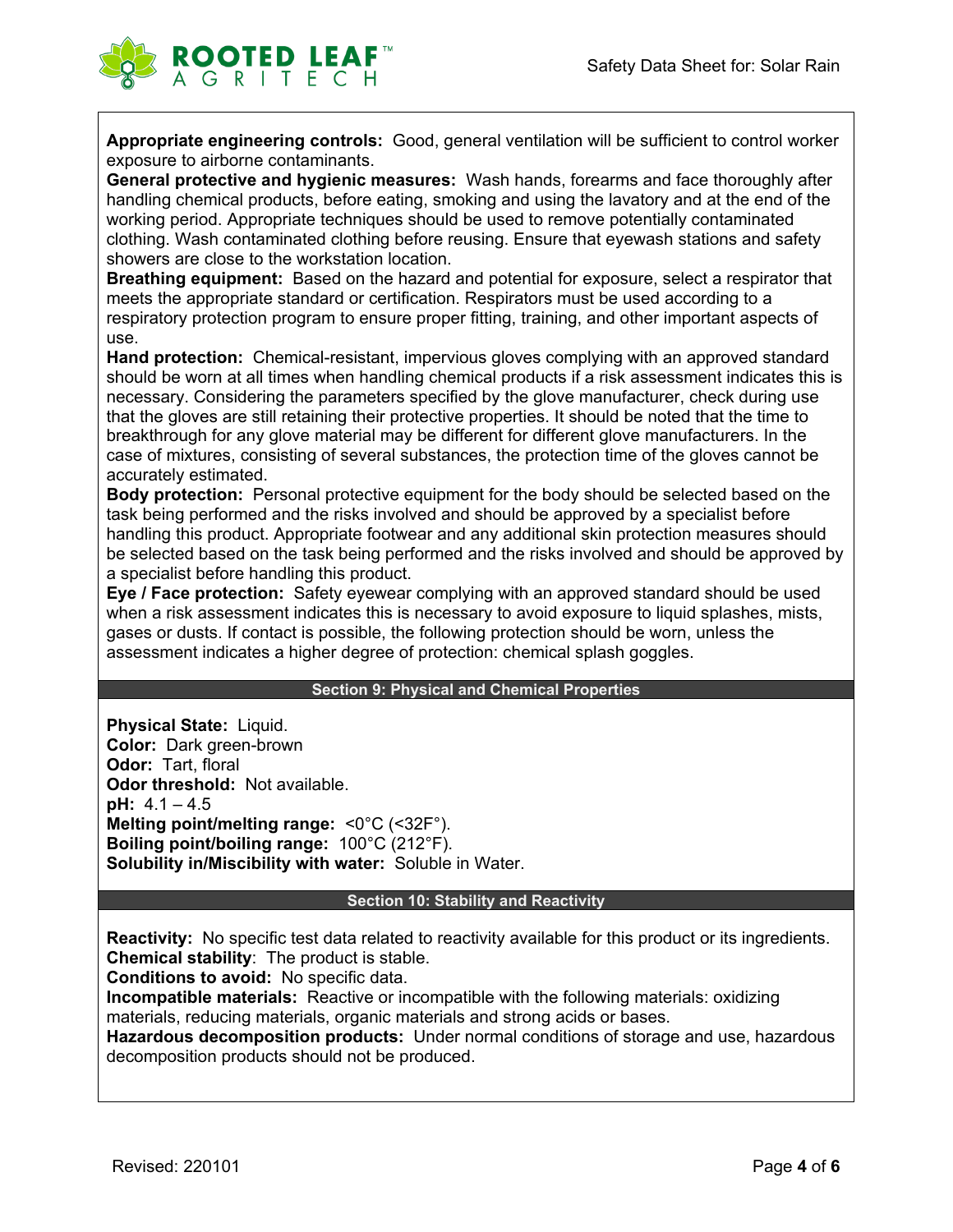

#### **Section 11: Toxicological Information**

**Acute toxicity:** Not reported. **Potential routes of exposure/potential health effects Skin:** May cause skin irritation, redness, and rash. **Eye:** Redness, pain, tearing. **Inhalation:** Not reported. **Ingestion:** Not reported. **Carcinogenic effects:** Not reported. **Mutagenic effects:** Not expected to be a mutagen. **Reproductive toxicity:** Not reported. **Sensitization:** Not known to be a sensitizer. **Target organs:** Not reported.

#### **Section 12: Ecological Information (non-mandatory)**

**Ecotoxicity:** No data available. **Mobility:** No data available. **Biodegradation:** No data available. **Bioaccumulation:** No data available. **Other adverse effects:** No known significant effects or critical hazards.

#### **Section 13: Disposal Considerations (non-mandatory)**

**Disposal methods:** The generation of waste should be avoided or minimized wherever possible. Disposal of this product, solutions and any by-products should comply with the requirements of environmental protection and waste disposal legislation and any other federal, state, regional or local authority requirements. Dispose of surplus and non-recyclable products via a licensed waste disposal contractor. Waste should not be disposed of untreated to the sewer unless fully compliant with the requirements of all authorities with jurisdiction. Waste packaging should be recycled. Incineration or landfill should only be considered when recycling is not feasible. This material and its container must be disposed of in a safe way. Care should be taken when handling empty containers that have not been cleaned or rinsed out. Empty containers or liners may retain some product residues. Avoid dispersal of spilled material and runoff and contact with soil, waterways, drains and sewers.

## **Section 14: Transport Information (non-mandatory)**

**DOT regulations:** Not reported. **Harmonized System Commodity classification code:** 310590

#### **Section 15: Regulatory Information (non-mandatory)**

**SARA Section 355 (extremely hazardous substances):** Not listed. **SARA Section 313 (specific toxic chemical listings):** Not listed. **Clean Air Act, Section 112 Hazardous Air Pollutants (HAPs):** Not listed. **TSCA (Toxic Substances Control Act):** Not listed.